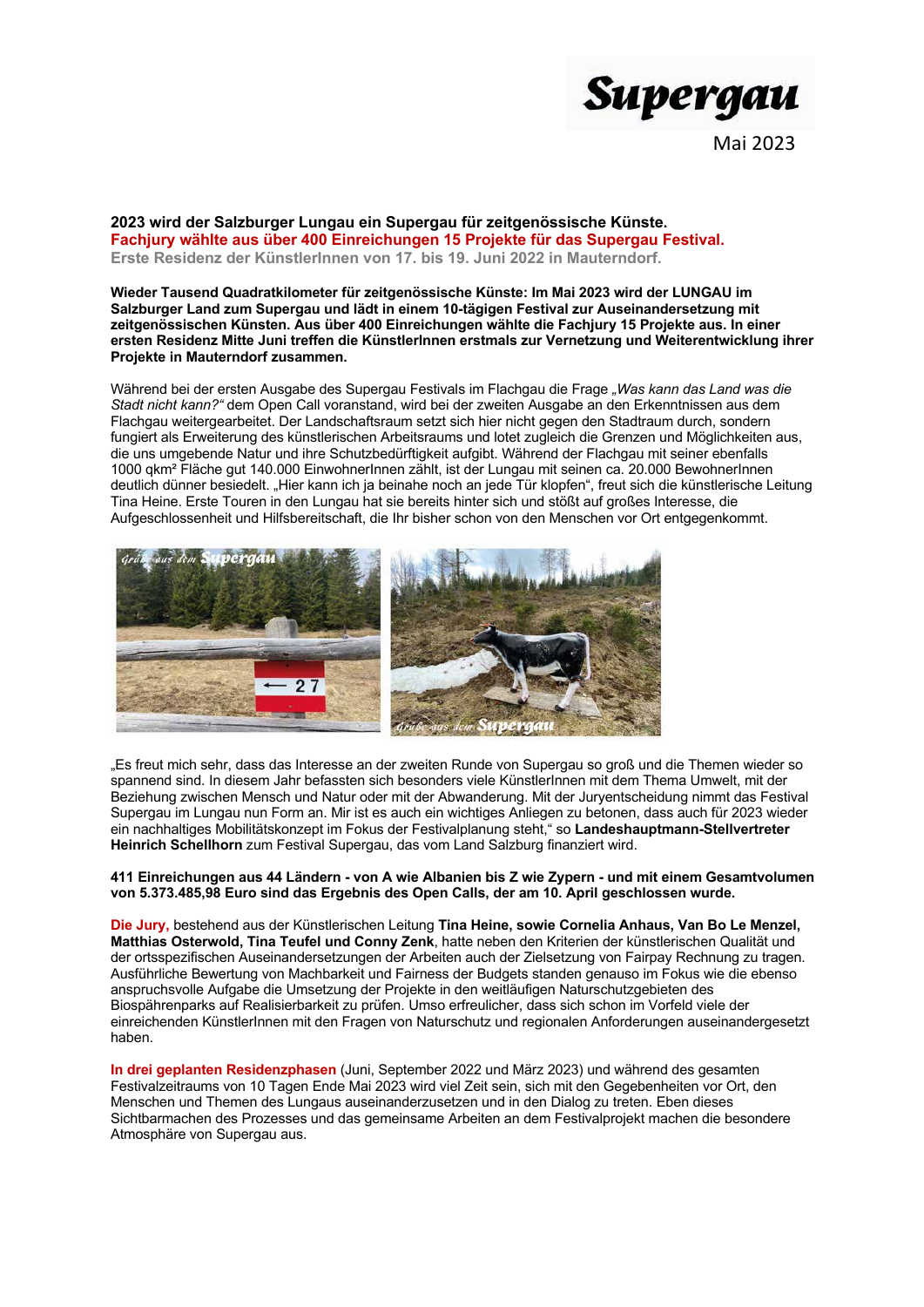

## Die Supergau Künstlerlnnen - Lungau 2023

Aus einer Shortlist von 130 Einreichungen wurden in einem mehrstufigen Auswahlverfahren und intensiver Auseinandersetzung mit den Einreichungen 15 künstlerische Arbeiten mit über 30 Mitwirkenden empfohlen. beispielsweise seien hier folgende erwähnt:

Das Kurort Kuratorium schafft mit der Vibra Alpina eine neue Wellness Oase, die vermeintlich heilende Schwingungen des Tauerntunnels in erholsame Anwendungen umwandelt. Luca Serasini aus Italien lädt mit seiner Land Art - Installation *Ursa Maior (Minor Est!)* ein. mit den Sternen zu telefonieren.

Das Stiftlerhupfn, ein archaisches Brauchtum, lebt bei dem Projekt des Kollektivs EXPERIMENTAL SETUP wieder auf. Das Verschwinden von Traditionen sowie die Mechanisierung der Landwirtschaft sind Themen, mit denen sich Kata Hinterlechner und Bosko Gastager bei dieser Performance auseinandersetzen.

Die aus Indonesien stammenden KünstlerInnen der Gruppe Studio Klampisan werden den weiten Weg erst zur September Residenz antreten und in ihrem Projekt foolish land cleaners mit BesucherInnen und BewohnerInnen des Lungaus in Austausch gehen. In einer mehrtägigen Wanderung stellen sie Fragen nach Landbesitz und unserem Verhältnis zur Natur.

Vielleicht sollten sie sich für dieses Unterfangen den Audioquide von Johanna Lettmayer herunterladen - mit L wie Liab - dem Sprachführer für Lungauerisch kann man sich auf ganz poetischer Weise der Sprache nähern. Für Irritationen sorgen backhaus+froschauer mit seltsamen Phänomenen im Prebersee - Blubb und Lall heißt ihr Projekt.

Fabian Lanzmeier und Andreas Zißler schaffen mit Habitat 23 eine begehbare Klanginstallation auf einer Halbinsel in der Mur südlich von St. Michael mithilfe von Parabol-Reflektoren. Die Topografie der Landschaft sowie die Bewegungen der BesucherInnen formen den Klang und werden Teil der Komposition.

Ebenfalls mit Sound agieren die beiden Salzburger Künstler Matthias Leboucher und Stefano Mori. Shapes of Rain heißt ihre Installation, die sie aus dem Innenraum in den Außenraum bringen und auch eine temporäre räumliche Situation schaffen, mit der interagiert werden kann. Ähnlich wie bei der Polterorgel, einem neu erfundenen Instrument von Florian Gwinner, der aus einem Polter, einem Holzhaufen, eine übergroße Orgel schaffen wird, die frei bespielt werden kann.



Sämtliche Projekttitel und KünstlerInnen finden Sie unter www.supergau.org Die ersten Gruppen und KünstlerInnen haben Ihre Ortsrecherchen bereits aufgenommen. Auf der Supergau-Website werden in den kommenden Monaten Recherchen und Projektverlauf dokumentiert.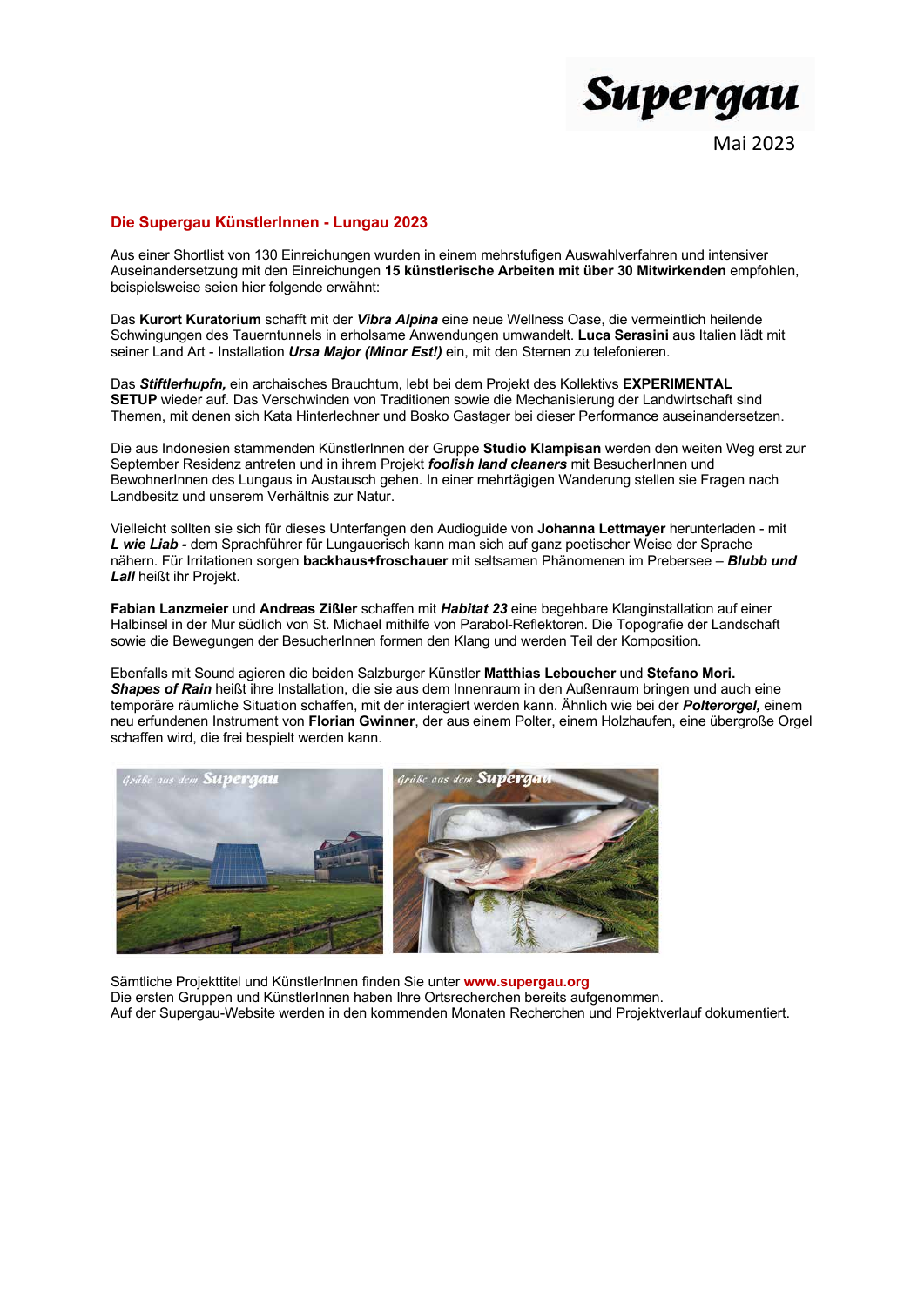

## Erste Residenz - 17. bis 19. Juni 2022 in Mauterndorf

Für einen ersten Austausch mit den Projektgruppen und AnsprechpartnerInnen aus dem Lungau, werden die KünstlerInnen erstmals gemeinsam zu einer Residenz im Lungau zusammenkommen. Ihr erstes Quartier beziehen Sie in Mauterndorf, dort wird sie Bürgermeister Georg Gappmayer aus Tamsweg im Schloss Kuenburg mit regionalen kulinarischen Grüßen empfangen.

# **Die Jurymitglieder:**



Cornelia Anhaus war u. a. als leitende Dramaturgin bei der ARGEkultur sowie als Kuratorin für das Open Mind Festival und das Medienkunstfestival digital spring sowie als dramaturgische Assistentin des KünstlerInnen Netzwerkes lawine torrèn mit Hubert Lepka und als Co-Kuratorin des internationalen Tanz- und Performance-Festivals Sommerszene tätig. Seit 2018 Kuratorische Leiterin und Geschäftsführerin am WERK X-Petersplatz in Wien.

Tina Heine konzipierte gemeinsam mit dem Architekten und Theoretiker Theo Deutinger die Idee für das Supergau Festival. Sie ist die leitende Kuratorin und Veranstalterin. In Hamburg gründete sie das ELBJAZZ Festival und war dort bis 2015 Programmleitung. Seit 2016 ist sie in Salzburg für das hiesige Jazzfestival federführend. Sie lebt und arbeitet in Hamburg und Salzburg

Van Bo Le-Mentzel ist Architekt, Kommunikator, Designer und Erfinder in Berlin. Er wurde bekannt für seine ästhetischen "Hartz-IV- Möbel" zum Selbstbauen, zum Beispiel den 24-Euro-Sessel aus einem einzigen Baumarkt-Brett. Zuletzt hat er Tiny Houses entworfen und in einem Sozialexperiment zur Verfügung gestellt.

Matthias Osterwold ist und war Künstlerischer Leiter/Kurator zahlreicher internationaler Festivals neuer Musik und Klangkunst: u.a. Ruhrtriennale 2018 - 2020, ARTER Museum Istanbul, Klangspuren Schwaz - Tiroler Festival für Neue Musik (2012-2018), MaerzMusik - Festival für aktuelle Musik / Berliner Festspiele (2001-2014). Er lebt in Berlin.

Tina Teufel ist Kuratorin für zeitgenössische Kunst am Museum der Moderne Salzburg. Ihr besonderes Interesse gilt Künstlerinnen und Werken, die sich mit politischen und gesellschafts- kritischen Themen beschäftigen, die an Schnittstellen zwischen tradierten Kategorien von Kunst angesiedelt sind und deren Grenzen ausloten sowie eine medien- und materialkritische Praxis aufweisen.

Conny Zenk ist Medienkünstlerin und forscht im Bereich Visuelle Musik, Feminismus, Migration und Soziale Medien. Sie leitet die partizipative Veranstaltungsreihe RAD Performance. Seit 2009 entwickelt sie zahlreiche Performances im Kontext urbaner Raumerkundung. Sie lebt in Wien.